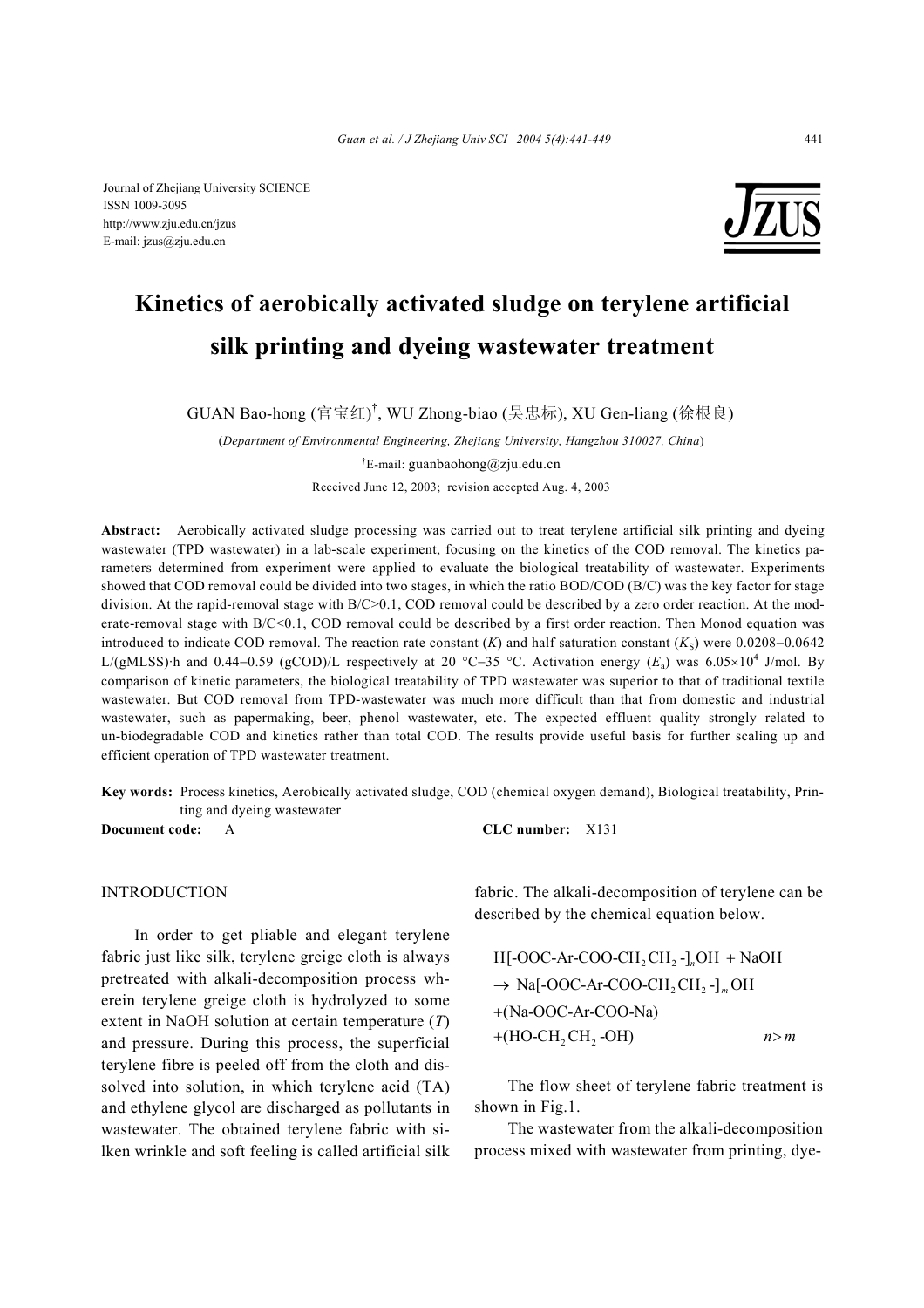

**Fig.1 Flow sheet of terylene fabric treatment** 

ing, potch and other processes is named terylene artificial silk printing and dyeing wastewater (TPD wastewater).

TPD wastewater, which arose in the 1980's and developed in the 1990's, is now the popular industrial wastewater in China. In spite of the active research in this area, wastewater has not yet been well understood. Not enough knowledge and experience on wastewater treatment have been obtained for engineering design. Experimental investigation showed that the aerobically activated sludge process did not work well in the treatment of TPD wastewater (Han, 1986; Cai and Zhou, 1989; Wang *et al*., 1998). Some studies attributed the dissatisfaction to the hard biodegradability of TA in TPD wastewater (Wang *et al*., 1998; Ma *et al*., 1999; Zhou and Zhan, 1999). Nevertheless, TA was proved to be readily bio-degradable in aqueous solution or wastewater under aerobic conditions (Tong and Bai, 1990; Wan *et al*., 1990; Zhao, 1994; Cheng *et al*., 1997; Guan *et al*., 2003). It was also reported that sludge activity was inhibited and substrate removal rate decreased remarkably at mixed liquor pH>9.4 as the TPD wastewater was treated by aerobic biological process (Guan *et al*., 2002).

It can be seen that the factors related with the biological treatability of TPD wastewater may be complicated. There is still lack of accurate information on the factors affecting substrate removal from the wastewater. Few reports of work on the kinetics are available. So it is necessary to conduct investigation on the kinetics to obtain biological kinetic parameters which are essential for TPD wastewater treatment. In this presentation, chemical oxygen demand (COD) removal kinetics is introduced to evaluate the wastewater biological treatability with aerobically activated sludge process. Emphasis was placed on comparison between the kinetics of TPD wastewater and the other types of wastewater so that the COD removal from TPD wastewater could be evaluated.

# MATERIAL AND METHOD

## **Material**

The wastewater in the experiment was taken from the central pump station for TPD wastewater in Saoxing County, Zhejiang Province, P. R. China. Results of an about one year survey of main pollutants in the wastewater are given in Table 1. As a new kind of textile industry wastewater, TPD wastewater characterized by high pH, COD and color (COL) is different from traditional printing and dyeing wastewater. COD varies from 780 mg/L to 3116 mg/L; and biological oxygen demand for 5 days (BOD) 325 mg/L to 1436 mg/L. TA ranging from 386 mg/L to 1279 mg/L is the characteristic pollutant controlling 40%−78% of the total COD in TPD wastewater. In this study, COD was an overall measure of substrate concentration in the wastewater.

Activated sludge for the experiment was obtained from the treatment facility for pesticide wastewater. Sludge was acclimated in a laboratory reactor running in a fill and drawn mode for the particular reaction conditions (concentration, temperature, dissolved oxygen, etc.). After acclimation,

| Table T Contentration values of TTD wastewater |    |                                     |        |        |                          |                        |                 |  |
|------------------------------------------------|----|-------------------------------------|--------|--------|--------------------------|------------------------|-----------------|--|
|                                                | pΗ | COD                                 | BOD    | TA     | $COL$ (unit)             | $PO4$ <sup>-3</sup> -P | $NH_4-N$ (mg/L) |  |
| Indexes                                        |    | mg/L)                               | (mg/L) | (mg/L) |                          | (mg/L)                 |                 |  |
| Range                                          |    | 8.2–12.8 780–3116 325–1436 286–1279 |        |        | 250–600                  | $1.8 - 10.2$           | $1.8 - 42.2$    |  |
| Average                                        |    | 1780                                | 703    | 710    | $\overline{\phantom{0}}$ | 43                     | 102             |  |

**Table 1 Concentration values of TPD wastewater**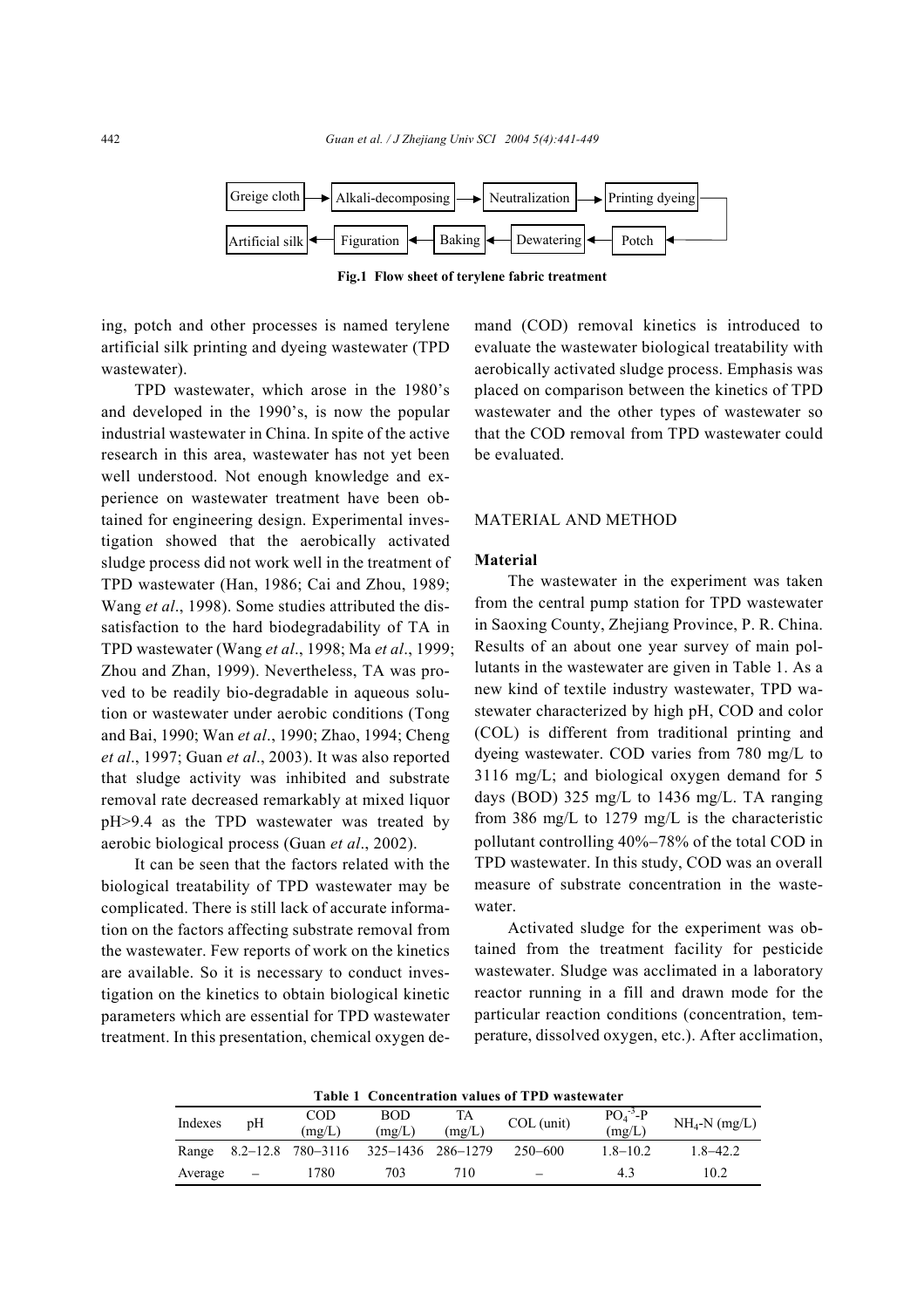the sludge showed good performance characterized by high metabolic activity and setting ability.

# **Setup and procedure**

TPD wastewater was treated with a laboratory scale aerobically activated sludge process. A schematic drawing of the experimental setup is shown in Fig.2.

In order to eliminate the inhibition from high pH and shortage of N and P, the feeding wastewater was first adjusted to pH≤10.0 and COD:N:P= 200:5:1. A peristaltic pump was used to supply wastewater continuously to a 9.0 L plexiglass reactor charged with mixed activated sludge capable of carbon oxidation. Reaction temperature was controlled with a heater and a temperature controller. The wastewater and sludge in the reactor were uniformly and thoroughly mixed by compressed air supplied through diffusers at the bottom of the reactor. As mixed liquor passed through the sludge precipitator, the sludge was separated and refluxed to the reactor at the bottom, while effluent flowed into the storage vessel from the weir.

The reactor was operated under conditions as follows: Temperature (*T*) of 15  $\degree$ C to 35  $\degree$ C, mixed liquor suspended solid (MLSS) 2.5−3.5 g/L, dissolved oxygen (DO) of 3.0−5.5 mg/L with bubbling at air to wastewater ratio (A/W) of  $15-20$  m<sup>3</sup>/m<sup>3</sup>. Sludge volume index (SVI) was controlled between 60

ml/g and 100 ml/g to achieve good flocculability. The optimum operational factors are given in Table 2.

# **Significant parameters for wastewater treatment**

Batch treatment of wastewater was carried out with the same system as the continuous one except that the wastewater and sludge were poured into the reactor almost simultaneously. In this system, the oxidation was maintained until a stable COD plateau and no appreciable biomass activities were observed.

#### **Analytical methods**

Changes of pH in the wastewater tank were monitored with a pH meter. The DO concentration in the reactor was determined with an oxygen probe connected to a dissolved oxygen meter. The analysis of the other items was conducted according to standard methods (Editorial Board of Environment Protection Bureau of China, 1997).

# RESULT AND DISCUSSION

#### **Stages of substrate removal**

A series of batch treatments were done at 15 °C−35°C. The COD and MLSS in the mixed liquor at the beginning was 1751−2020 mg/L and 3.30−3.50



**Fig.2 Schematic diagram of the experimental setup** 

1. Wastewater tank; 2. Stirrer; 3. Peristaltic pump; 4. Reactor; 5. DO monitor; 6. Temperature controller;

7. Thermometer; 8. Sludge precipitator; 9. Storage vessel; 10. Air compressor; 11. Gas flow meter

**Table 2 Significant parameters for wastewater treatment** 

| Parameter | A/W $(m^3/m^3)$ | $SVI$ (ml/g) | DO(mg/L)    | MLSS(g/L)   | Influent pH |
|-----------|-----------------|--------------|-------------|-------------|-------------|
| Value     | $15 - 20$       | $60 - 100$   | $3.0 - 5.5$ | $2.5 - 3.5$ | $\leq 10.0$ |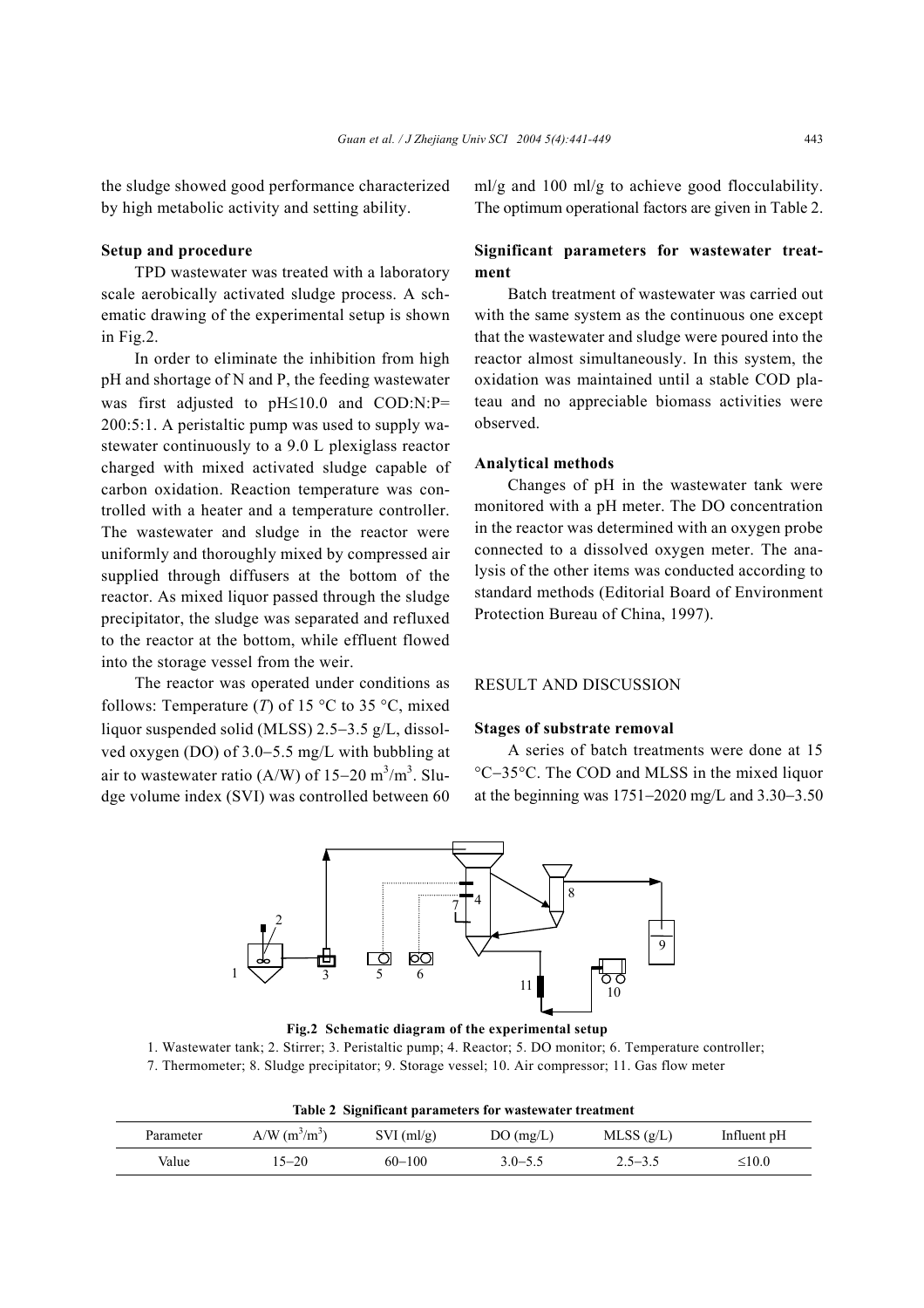g/L, respectively. Substrate (*S*) was measured by COD and BOD in the experiment. The profiles of COD or BOD vs time are shown in Fig.3. The COD was removed rapidly until the ratio BOD/COD (B/C) approached 0.1. Then, COD was removed moderately. The substrate removal could be distinctly divided into a rapid-removal stage and a moderate-removal stage.

At *T*=25 °C, the rapid-removal stage lasted 12 h and the COD of mixed liquor decreased from 1758 mg/L to 404 mg/L; and B/C from 0.45 to 0.12. About 77.25% COD removal was achieved. Subsequently, only 218 mg/L COD was removed within 12 h at the moderate-removal stage. At *T*=30 °C, the rapid-removal stage lasted about 11 h and the COD of the mixed liquor decreased from 1890 mg/L to 410 mg/L; and B/C from 0.42 to 0.10. About 78.31% COD removal was obtained. At the 13 h moderate-removal stage, only 220 mg/L COD was removed.

Though the COD removal could be also divided into two stages at  $T=15$  °C, the cut-off point of rapid-removal and moderate-removal prolonged to 20 h after operation. At  $T=35$  °C, the rapid-removal stage lasted only 8 h and the COD removal

efficiency reached 83.6%. The cut-off point of the two stages was at  $B/C = 0.12$ .

The COD removal was essentially a two-stage process. It was noticed that two stages occupied different retention time at different temperature. This is likely due to the temperature effect of the biological reaction. Consequently, COD removal stages division should be on the basis of B/C rather than reaction time. B/C of 0.1 was a turning point of COD removal rate.

Fig.3 also shows that COD concentration decreased linearly with time when COD≥300−400 mg/L. So that COD removal could be described by zero-order reaction. As COD<300−400 mg/L, it was the logarithm of *S* rather than *S* that showed linearity with reaction time. One of the typical profiles of *S* versus time at 30 °C is detailedly plotted in Fig.4. Therefore, COD removal was first-order reaction at low concentration. In other words, the distinct behavior of COD removal in relation to reaction time revealed that rapid-removal stage was dominated by zero-order reaction; moderate-removal stage by first order reaction. Rapid-removal stage removed 75%−90% COD and moderate-stage only accounted for 5%−15% COD removal.



**Fig.3 COD (■), BOD (▼) and the ratio B/C (○) versus reaction time in batch treatment**  (a) *T*=15 °C; (b) *T*=25 °C; (c) *T*=30 °C; (d) *T*=35 °C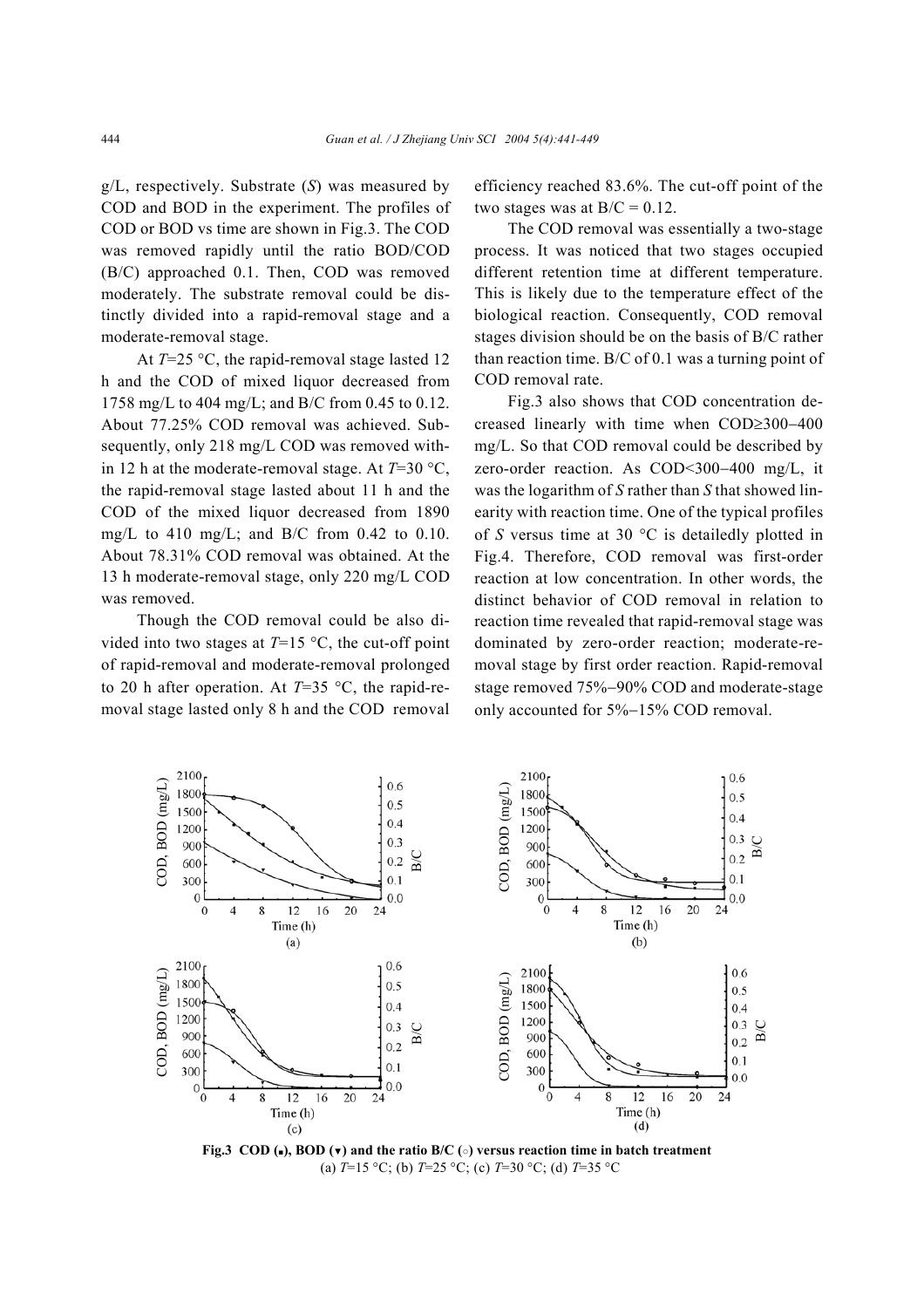

**Fig. 4 The substrate (COD) concentration (a) and logarithm of substrate concentration (b) versus reaction time in a batch treatment at a low concentration**

#### **Un-biodegradable COD**

Under the conditions of the experiment in a batch treatment system mentioned above, fractional COD in TPD wastewater could not be biodegraded and mineralized by activated sludge even aerobically oxidized for more than two weeks. As shown in Fig.5, about 82.4% COD was removed on the first day and only 6.6% COD removal was achieved the following 13 days. During the subsequent two weeks aeration, the COD concentration remained stable at 220 mg/L which we considered to be unbiodegradable  $\text{COD}$  ( $\text{COD}_N$ ) or inert  $\text{COD}$  under the



**Fig.5 The COD concentration and removal efficiency versus reaction time in a batch treatment**  ( $η<sub>COD</sub>$ : efficiency of COD removal)

the presented conditions. By this means, we tested the  $\text{COD}_N$  of the TPD wastewater.  $\text{COD}_N$  stayed within 170−262 mg/L as COD in the range of measurements around a year (Table 3). The  $\text{COD}_N$  was the low limit COD of the effluent in the wastewater treatment under experimental conditions. In other words, the COD of the wastewater has a predominantly biodegradable characteristic, being only 5%−10% that of inert fractions.

The hydraulic retention time (HRT) of aerobically activated sludge process was always less than one day in a wastewater treatment facility and, therefore the effluent sometimes contains organic material above the specified COD limits because non-biodegradable substrate requires long HRT to be mineralized. In order to get satisfactory effluent quality, for example with COD less than 150 mg/L, other processes should be integrated with the aerobic process.

# **Reaction constant of COD removal**

Though traditional mathematical models formulated for overall substrate and biomass are limited to indicating the endogenous decay, they are still widely used in practice. The Monod equation is one of the simplest models for describing the biode-

Table 3 COD<sub>N</sub> of TPD wastewater around a year

| Month                                         | April        | June   | August       | October      | November     |
|-----------------------------------------------|--------------|--------|--------------|--------------|--------------|
| $\mathrm{COD}_N \left( \mathrm{mg/L} \right)$ | $205 \pm 20$ | 190±20 | $220 \pm 20$ | $252 \pm 10$ | $242 \pm 10$ |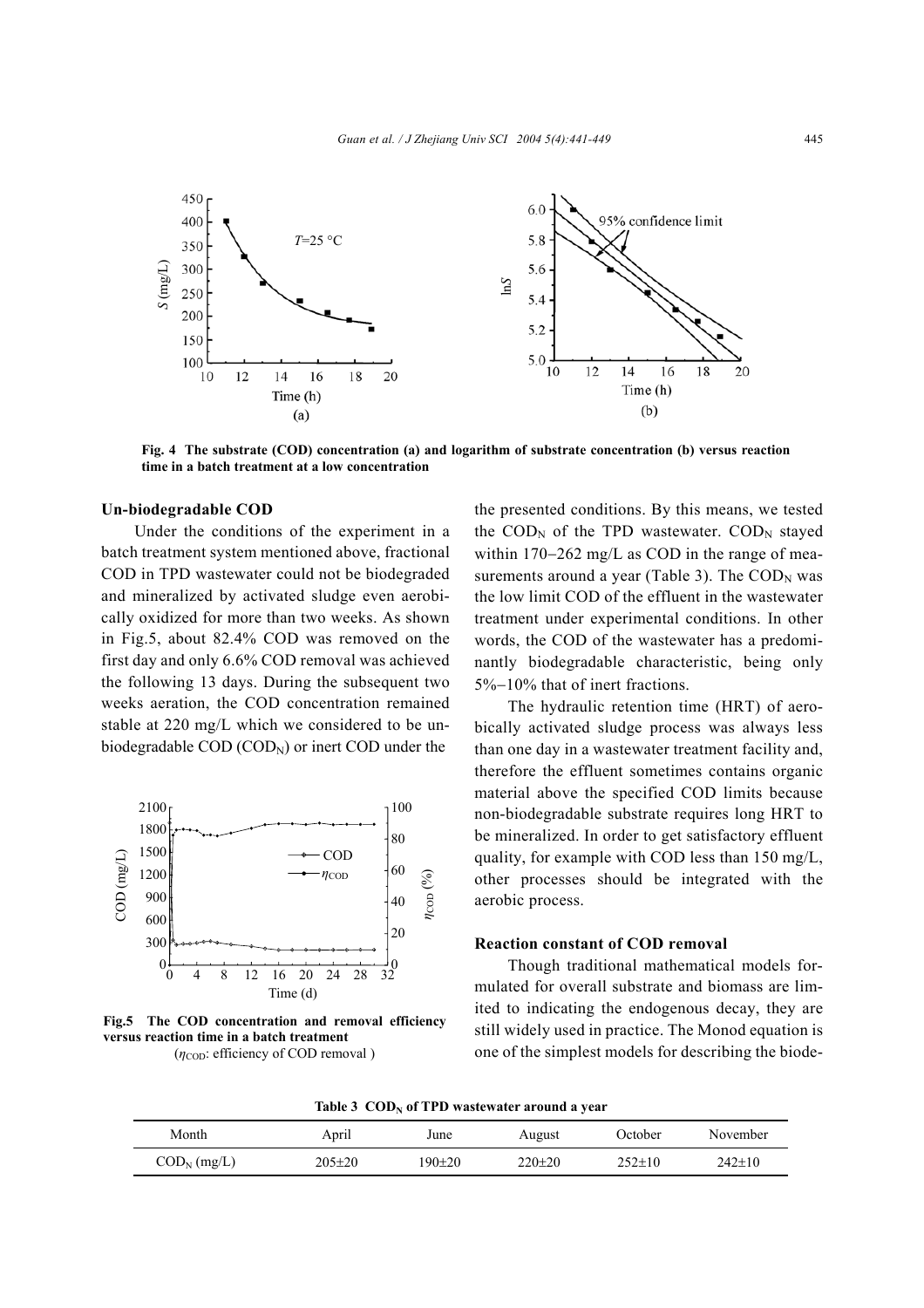gradation of a substrate by an acclimated bacterial population:

$$
\tau = -\frac{\mathrm{d}S}{X\mathrm{d}t} = \tau_{\text{max}} \frac{S}{K_{\text{s}} + S} \tag{1}
$$

$$
\tau_{\text{max}} = -\left(\frac{\text{d}S}{X\text{d}t}\right)_{\text{max}}\tag{2}
$$

Where,  $\tau$  is specific rate of substrate removal (h<sup>-1</sup>),  $\tau_{\text{max}}$  is maximum specific rate of substrate removal  $(h^{-1})$ , *S* is substrate concentration in reactor (g/L), *X* is concentration of biomass (g/L). *S* and *X* are measured with COD and MLSS, respectively.  $K_S$  is half saturation constant for substrate (gCOD/L).

For  $\text{COD}_N$  denoted by  $S_N$  is:

$$
\tau = -\frac{\mathrm{d}S}{X\mathrm{d}t} = \tau_{\text{max}} \frac{S - S_{\text{N}}}{K_{\text{S}} + S - S_{\text{N}}}
$$
(3)

It is always assumed that in a complete mixing reactor of continuous flow system, COD concentration of the mixed liquor is equal to that of the effluent. The results above showed that COD removal could be described by first-order reaction when COD was at concentration of less than 400 mg/L. So Eq.(3) can be changed into:

$$
\tau = -\frac{\mathrm{d}S}{X\mathrm{d}t} = \tau_{\text{max}} \frac{S - S_{\text{N}}}{K_{\text{S}}} \tag{4}
$$

As *X* is kept constant in a reactor, the rate of substrate removal can be expressed by:

$$
V = -\frac{\mathrm{d}S}{\mathrm{d}t} = KX(S - S_{\mathrm{N}})
$$
\n(5)

With:

$$
K = \tau_{\text{max}} / K_{\text{S}} \tag{6}
$$

Where,  $V$  is rate of substrate removal ( $g$ COD/L·h), *K* is reaction rate constant  $(L/(gMLSS) \cdot h)$ .

After integration, Eq.(5) is rewritten as:

$$
\ln \frac{S_0 - S_{\rm N}}{S - S_{\rm N}} = K \; X \; t \tag{7}
$$

Where,  $S_0$  is substrate concentration of effluent (g/L). Eq.(7) can be rearranged into the final form:

$$
-\frac{\ln(S - S_{\rm N})}{\sqrt{S_{\rm N} + S_{\rm N}}} = K t - \frac{\ln(S_0 - S_{\rm N})}{\sqrt{S_{\rm N} + S_{\rm N}}} \tag{8}
$$

The left hand side in Eq.(8) is represented by *Y* in the following discussion.

*X X*

Essential data from wastewater treatment are listed in Table 4. Fig.6 shows a graphical representation of the linearized form of *Y* versus time (HRT). From the slope and the intercept of the straight line, it is easy to calculate the reaction rate constant *K* of the kinetic equation at different temperature.

|                  | 4.5   | 6.7   | 8     | 9     | 10    | 12    | 16    | 20    | 24    |
|------------------|-------|-------|-------|-------|-------|-------|-------|-------|-------|
| $S_0$            | 0.917 |       |       | 1.113 |       | 1.181 |       | 1.316 | 1.254 |
| S                | 0.394 |       |       | 0.335 |       | 0.286 |       | 0.219 | 0.189 |
| X                | 3.730 |       |       |       |       |       |       |       |       |
| Y                | 0.362 |       |       | 0.432 |       | 0.502 |       | 0.652 | 0.772 |
| $S_0$            | 1.253 |       | 1.401 |       |       | 1.486 | 1.455 | 1.571 | 1.400 |
| $\boldsymbol{S}$ | 0.594 |       | 0.307 |       |       | 0.298 | 0.300 | 0.242 | 0.190 |
| $\boldsymbol{X}$ | 3.128 |       |       |       |       |       |       |       |       |
| Y                | 0.248 |       | 0.558 |       |       | 0.578 | 0.568 | 0.708 | 0.908 |
| $S_0$            | 0.971 | 0.787 |       | 0.642 |       | 0.992 |       | 0.626 | 0.820 |
| S                | 0.383 | 0.288 |       | 0.213 |       | 0.217 |       | 0.221 | 0.242 |
| X                | 2.781 |       |       |       |       | 2.846 |       | 2.700 |       |
| Y                | 0.264 | 0.664 |       | 0.824 |       | 0.867 |       | 1.018 |       |
| $S_0$            |       | 1.247 | 1.498 |       | 2.094 | 1.914 | 1.932 | 1.753 |       |
| S                |       | 0.306 | 0.299 |       | 0.264 | 0.210 | 0.181 | 0.179 |       |
| X                |       | 2.178 | 2.340 |       |       | 2.734 |       | 3.120 |       |
| Y                |       | 0.757 | 0.762 |       | 0.872 | 0.937 | 0.984 | 1.107 |       |
|                  |       |       |       |       |       |       |       |       |       |

**Table 4 Experimental results related to COD removal** 

Note: (1)  $-\frac{\ln(S-S_N)}{X}$  is denoted by *Y*; (2) the values of *S*<sub>0</sub>, *S* and *X* are in g/L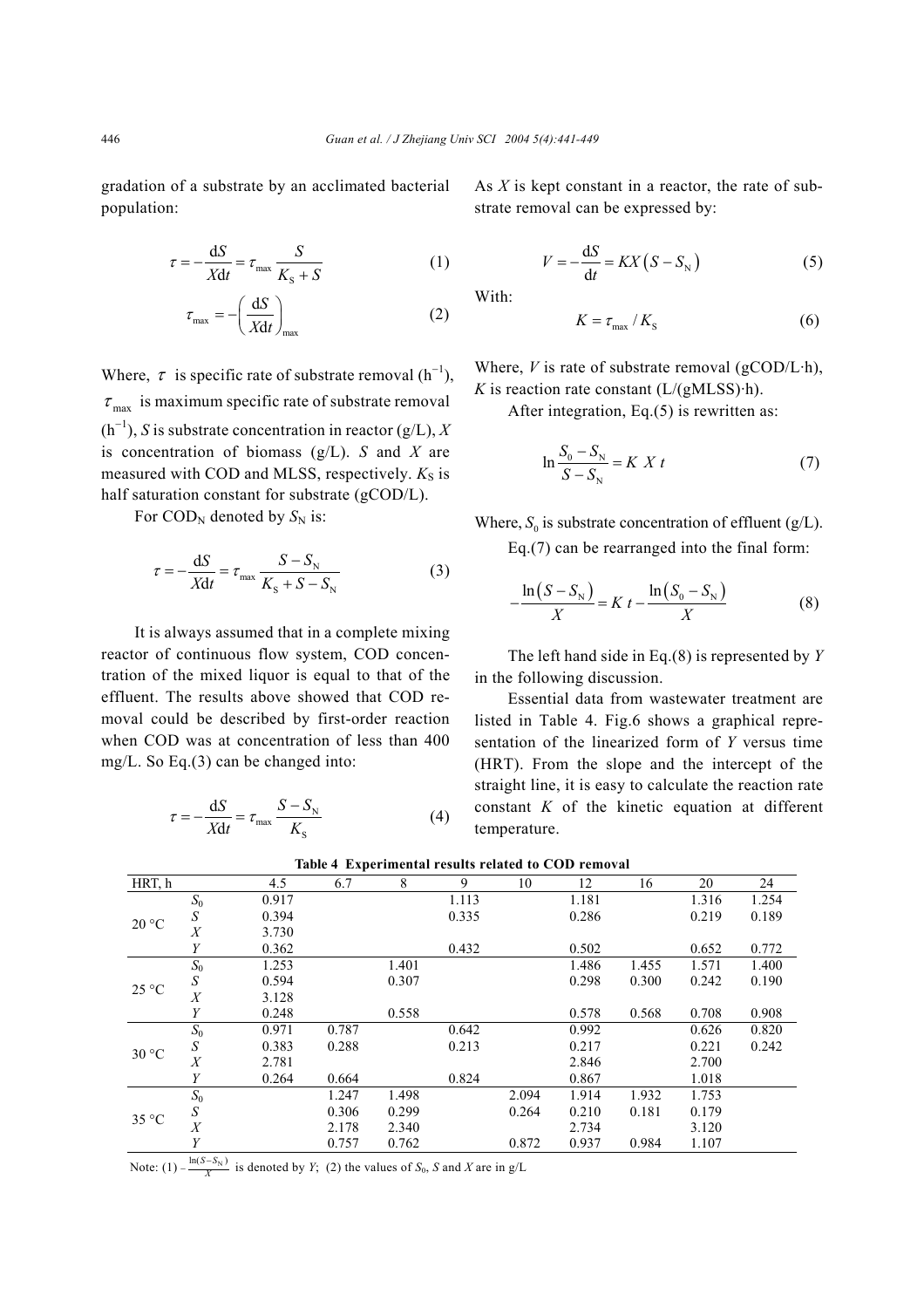

**Fig. 6 Linear regression for kinetic equation of COD removal from TPD wastewater**  (a) *T*=20 °C; (b) *T*=25 °C; (c)*T*=30 °C; (d)*T*=35 °C

Table 5 shows the *K* and kinetics equations described by Eq.(8). Under the experiment conditions, *K* increased from 0.0208 L/(gMLSS)·h to  $0.0642$  L/(gMLSS) $\cdot$ h as *T* rose from 20  $\degree$ C to 35  $\degree$ C. As *T* increased from 20 °C to 25 °C, then to 30 °C, ending at 35 °C, the value of *K* increased 29.8%, 71.1% and 60.6% correspondingly. The value of *K* at 35 °C was found to be more than 3 times that at 20 °C. It implicated that temperature had a remarkable influence on the substrate removal.

Reaction rate constants of some kinds of wastewater treated by aerobically activated sludge are given in Table 6. The value of *K* of TPD wastewater was only 2%−5% of that of domestic wastewater, about 10%−30% of that of beer, pharmaceutical or papermaking wastewater, 20%−70% of that of phenolic wastewater, but approximately 2 times that of traditional textile wastewater at 25 °C. This indi-

| Table 5 Kinetic equations and reaction rate constants |                    |                    |                    |                    |  |  |  |
|-------------------------------------------------------|--------------------|--------------------|--------------------|--------------------|--|--|--|
| $T$ (°C)                                              | 20                 | 25                 | 30                 |                    |  |  |  |
| Kinetic equation                                      | $Y=0.0208t+0.2553$ | $Y=0.0270t+0.2138$ | $Y=0.0462t+0.2631$ | $Y=0.0642t+0.2041$ |  |  |  |
| Standard deviation                                    | 0.0179             | 0.0948             | 0.1642             | 0.0400             |  |  |  |
| $K(L/g \cdot h)$                                      | 0.0208             | 0.0270             | 0.0462             | 0.0642             |  |  |  |

| Wastewater             |           |       | Domestic Papermaking Pharmaceutical Phenolic |       | Beer       | <b>Textile</b> | TPD.              |
|------------------------|-----------|-------|----------------------------------------------|-------|------------|----------------|-------------------|
| $K(L/(gMLSS) \cdot h)$ | 1.08–1.37 | 0.417 | $0.21 - 0.57$                                | 0.092 | 0.22       | 0.015          | $0.0208 - 0.0642$ |
| Literature cited       |           |       | (Leslie <i>et al.</i> , 1989)                |       | This paper |                |                   |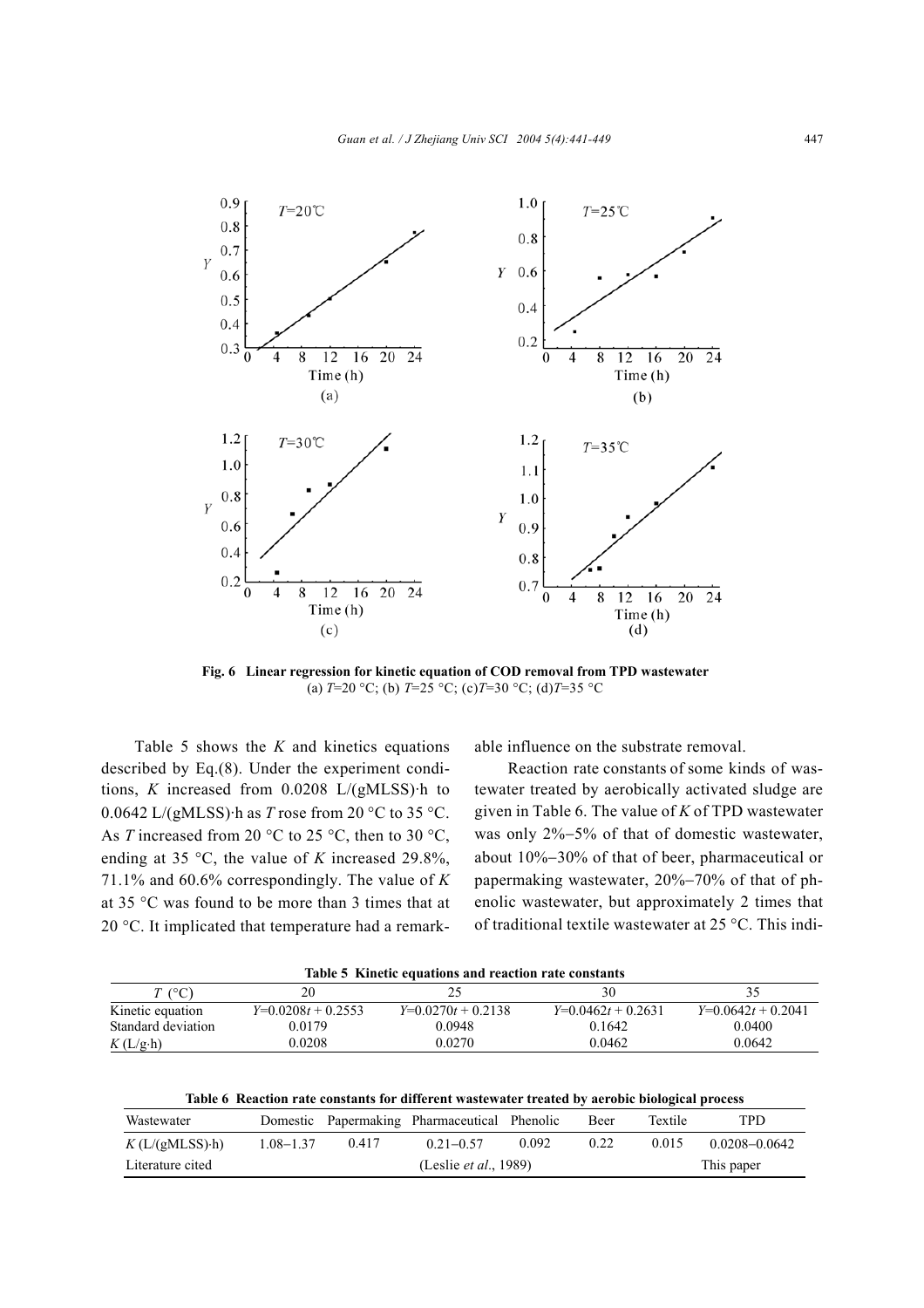cated the treatability of TPD wastewater was much worse than that of domestic or other industrial wastewater mentioned above, but was better than that of traditional textile wastewater.

The maximum specific rate of substrate removal,  $\tau_{\text{max}}$ , was defined with Eq.(2) and determined in batch treatment. The value of  $K<sub>S</sub>$  was obtained according to Eq.(6) with the help of the *K* described above. Consequently,  $K<sub>S</sub>$  of TPD wastewater varied within the range 0.44 gCOD/L to 0.59 gCOD/L. Some values of  $K<sub>S</sub>$  for industrial wastewater are given in Table 7. The value of  $K_S$  of TPD wastewater was higher than those of skim milk, glucose and soybean wastewater, closed to that of poultry wastewater, but lower than that of textile wastewater. It revealed that the treatability of TPD wastewater was inferior to that of textile wastewater but superior to those of the other industrial wastewater mentioned herein. The fact is in accordance with the results from the illustration of *K*.

## **Activation energy for COD removal**

Arrhenius equation was engaged to describe the effect of temperature on reaction rate for COD removal from TPD wastewater. The logarithm form of the equation:

$$
\ln K = -\frac{E_{\rm a}}{R} \frac{1}{T} + \ln K_0 \tag{9}
$$

where,  $E_a$  is activation energy (J/mol),  $R$  is ideal gas constant (J/mol⋅k),  $K_0$  is frequency constant (L/  $(gMLSS)·h$ ).

Using the *K* with the corresponding temperature, a plot of  $(-\ln K)^{-1}$  versus  $1/T$  was established (Fig.7). From the slope and intercept, the filling values were found for the constants:

$$
\ln K = -7279 \times \frac{1}{T} + 20.91\tag{10}
$$

# Then,  $E_a$  for COD removal was  $6.05 \times 10^4$  J/mol.

Usually, *E*a of wastewater treatment varied from  $8.4 \times 10^3$  J/mol to  $84 \times 10^3$  J/mol as the biological process was applied under aerobic conditions (Qing *et al*., 1986). So *E*a of TPD wastewater treatment by aerobically activated sludge was on the high side, or 20%−50% more than that of domestic wastewater, but slightly less than that of starchy wastewater (Table 8).



**Fig.7 Negative logarithm of reaction rate constant (**−**ln***K***) versus reciprocal temperature (1/***T***) for TPD wastewater treatment by aerobic activated sludge** 

|  |  | Table 7 Comparison of half saturation constant of wastewater bio-treatment |  |  |  |
|--|--|----------------------------------------------------------------------------|--|--|--|
|--|--|----------------------------------------------------------------------------|--|--|--|

| Wastewater       | Skim milk           | Glucose        | Sovbean    | Poultry    | Textile    | Textile                       | TPD           |
|------------------|---------------------|----------------|------------|------------|------------|-------------------------------|---------------|
| $K_S$ (gCOD/L)   | 0.110               | $0.11 - 0.181$ | 0.355      | 0.500      | 0.86       | 0.29                          | $0.44 - 0.59$ |
| Substrate        | COD                 | COD            | <b>BOD</b> | <b>BOD</b> | <b>BOD</b> | <b>COD</b>                    | COD           |
| Literature cited | (Yu and Quan, 1988) |                |            |            |            | (Babuna <i>et al.</i> , 1999) | This paper    |

The value of  $K_S$  is converted based on HRT presented in hour

**Table 8 Activation energy of substrate removal from wastewater by aerobic biological process**

| Wastewater | Substrate  | $E_a$ (J/mol)             | Literature cited  |
|------------|------------|---------------------------|-------------------|
| Domestic   | <b>BOD</b> | $4.14 - 5.02 \times 10^4$ | Yu and Quan, 1988 |
| Starchy    | COD        | $6.90\times10^{4}$        |                   |
| TPD        | COD        | $6.05 \times 10^4$        | This paper        |